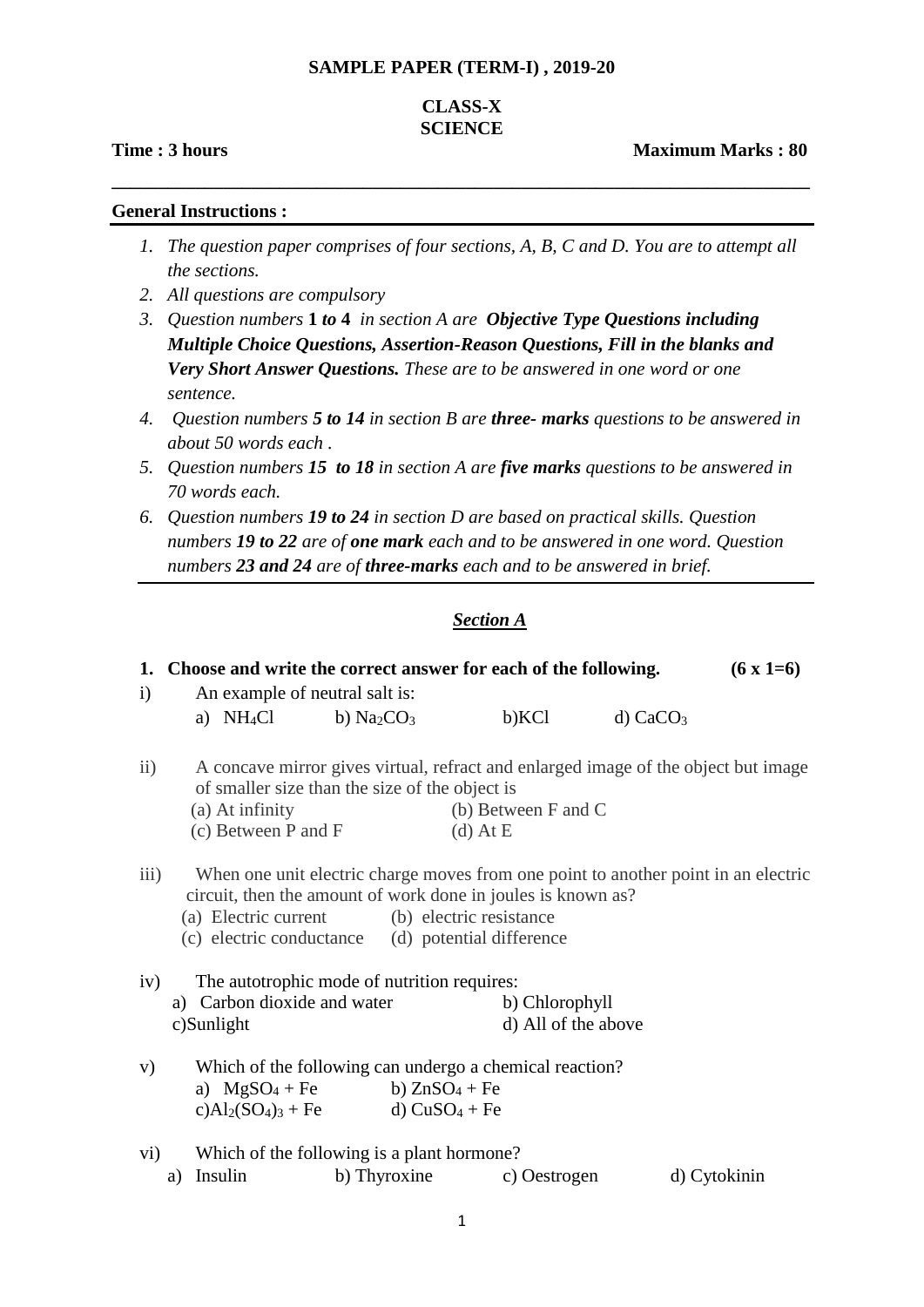# **2. Answer the following in one word or a sentence. (6 x 1=6)**

- i) The sky appear dark instead of blue to an astronaut. State its reason
- ii) Mention one limitation of electrical impulse.
- iii) The speed of light in a transparent medium is 0.6 times that of its speed in vacuum. What is the refractive index of the medium?
- iv) What will happen if DNA copying mechanisms were less accurate? (1)
- v) Define corrosion. (1)
- vi) V-I graph for the metallic wires X and Y at constant temperature are as shown in figure:



 Assume that the two wires have same length and same diameter, explain as to which of the two wires has higher resistivity and why? (1)

#### **3.** Fill in the blanks.  $(2 \times 1=2)$

.

- i) arranged the known elements in order of their increasing atomic weight in the form of a table called Periodic table. (1)
- ii) When calcium carbonate is heated, it decomposes into \_\_\_\_\_\_\_\_\_\_\_\_\_\_ and  $\Box$  gas. (1)

**4. The following questions consist of two statements- Assertion (A) and Reason (R). Answer these selecting the appropriate option given below: (6x1=6)**

- **a) Both A and R are true and R is correct explanation of A.**
- **b) Both A and R are true but R is not the correct explanation of A.**
- **c) A is true but R is false.**
- d) **A is false but R is true**.
- i) **Assertion (A) :** Fluorine has greater atomic radius than that of nitrogen.
	- **Reason (R) :** Atomic radius decreases along a period.
- ii) **Assertion (A) :** In a reaction of copper with oxygen, copper serves as a reducing agent.
	- **Reason** (R) **:** The substance which gains oxygen in a chemical reaction is a reducing agent.
- iii) **Assertion (A) :** Energy is required to carry out different life processes. **Reason** (R) **:** Energy is obtained in the form of ATP in the mitochondria.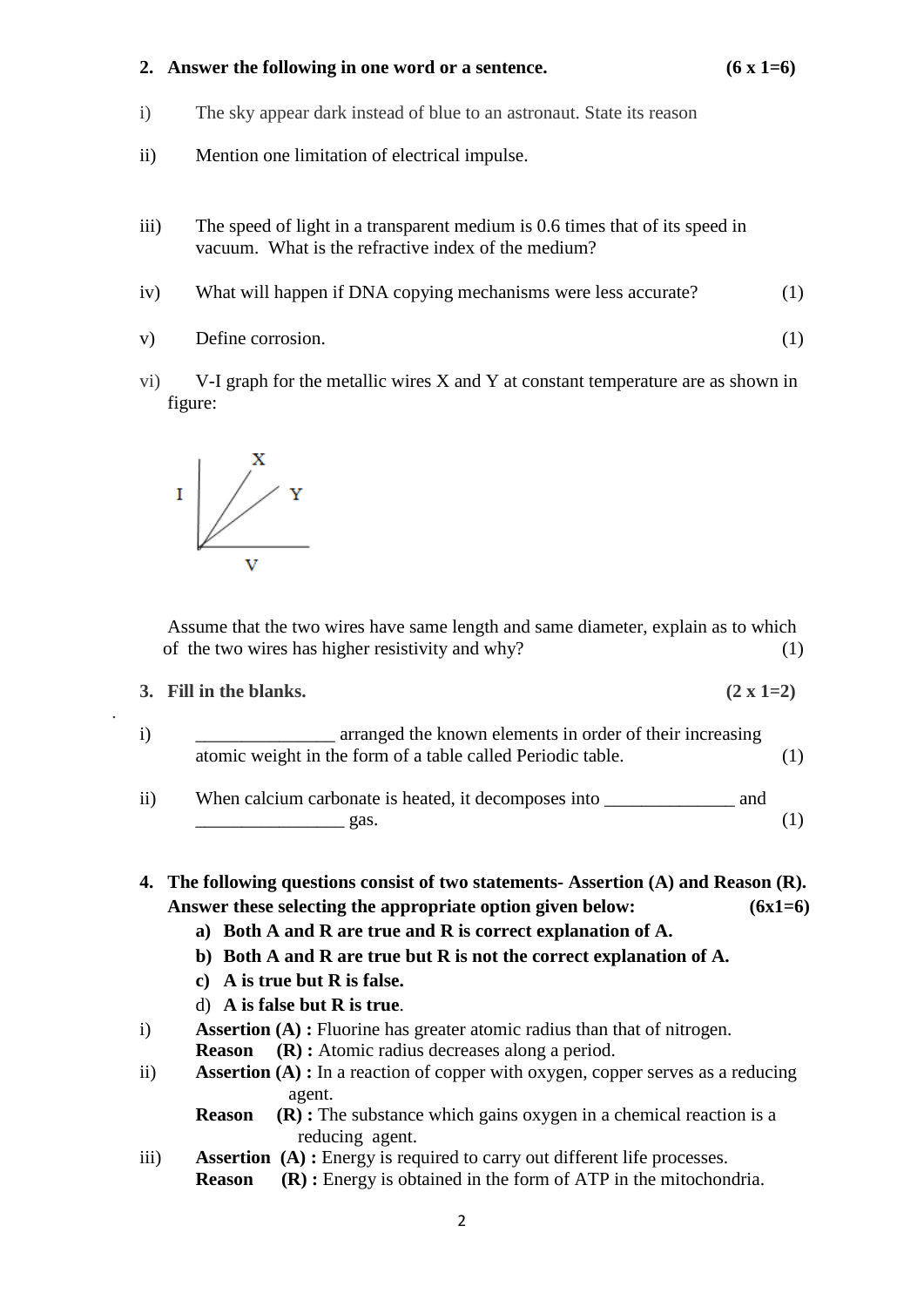- iv) **Assertion (A) :** Brain is the part of the central nervous system.
	- **Reason** (R) : Central nervous system controls and regulates the voluntary actions.
- v) **Assertion (A) :** Longer wire have greater resistance and the smaller wires have lesser resistance.
	- **Reason** (R) : Resistance is inversely proportional to the length of the wire.
- vi) **Assertion (A) :** It is not possible to see a virtual image by eye.
	- **Reason** (R) : The rays which seem to emanate from a virtual image do not in fact emanates from the image.

# *Section B*

**5.** The following table shows the positions of few elements in periodic table.

| Groups-<br>Periods |  | ت | ⊥ັ |  |  |
|--------------------|--|---|----|--|--|
|                    |  |   |    |  |  |
|                    |  |   |    |  |  |

i) Out of A and B, which is more electronegative and why? (3)

- ii) Out of D and E, which has bigger atomic radius and why?
- iii) Which element is a non metal with valency 3? Write its electronic configuration.

# **6.** A solid metal compound A reacts with dilute HCl to produce effervescence of gas (B). The gas evolved extinguishes a burning candle.

- i) Identify A and B
- ii) Write a balanced chemical equation for the reaction if one of the compounds formed is calcium chloride.

## OR

A brown substance X on heating in air forms a substance Y, When hydrogen gas is passed over heated Y, it again changes back to X.

- i) Name the substance X and Y
- ii) Name the type of chemical reaction occurring during both the reactions.
- iii) Write the balanced chemical equation for the reactions. (3)
- **7.** a) The pH of soil A is 7.5 while that of soil B is 4.5. Which of the soils A or B should be treated with powdered chalk to adjust its pH and why?
	- b) Compounds such as alcohol and glucose also contain hydrogen but are not categorised as acids. Explain. (3)
- **8.** Three identical bulbs are connected in parallel with a battery of 4.5 V.When all the bulbs glow,the current of 3A is drawn from the battery.

(i) What is the amount of current flowing through each bulb?

(ii) When one of the bulb gets fused,what happens to the current flowing through other two bulbs?

(iii) How much power is dissipated in the circuit when all the three bulbs glow together? (3)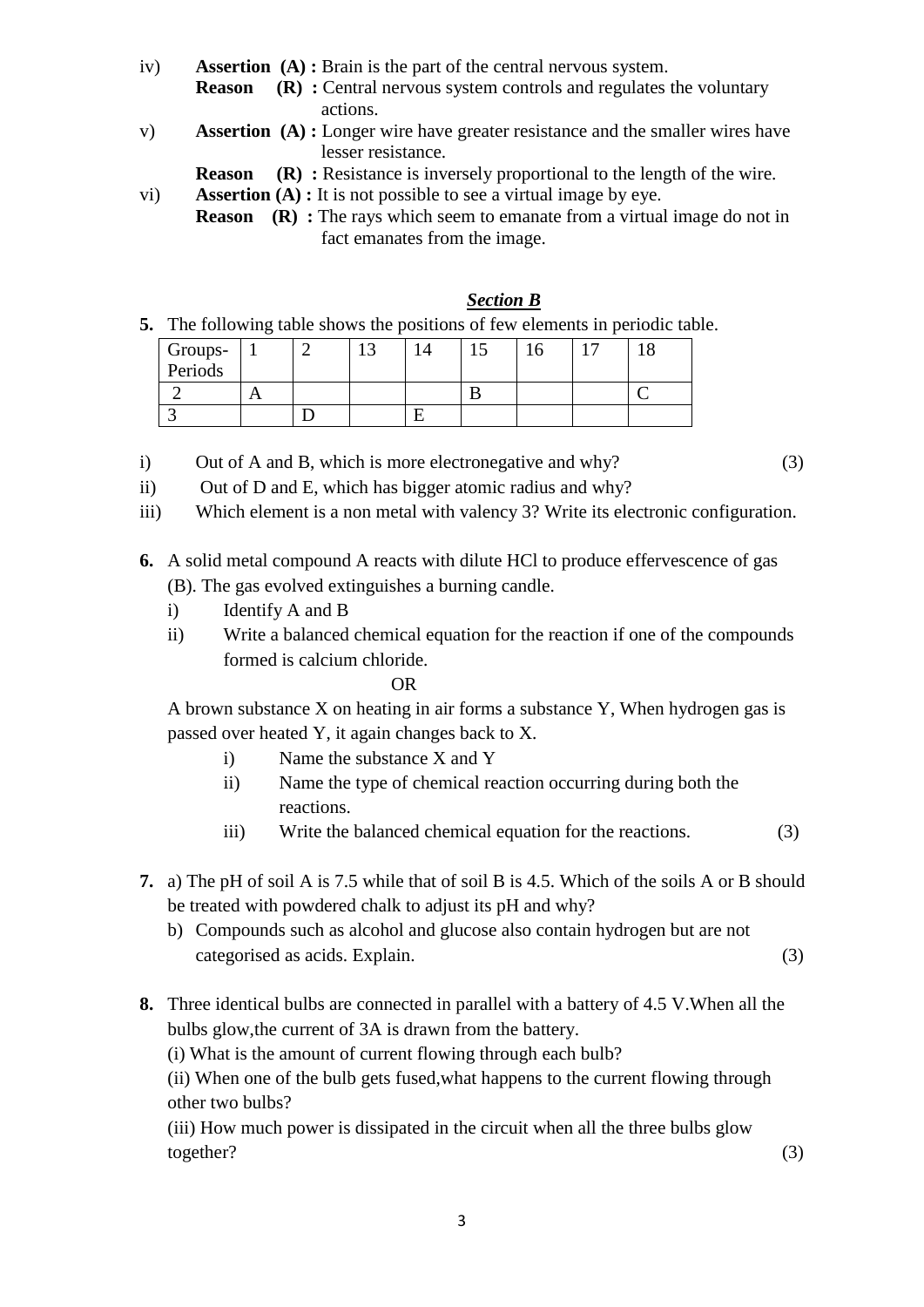- **9.** (i) The image of an object formed by a mirror having a focal length of 20cm has a magnification of -1/3.At what distance the object has been placed from the mirror ? What is the nature of image and the mirror?
	- (ii) Where would be the image be if the object is moved
	- (a) 60 cm towards the mirror (b) 40 cm towards the mirror.

## **OR** STREET STREET AND THE STREET STREET STREET AND THE STREET STREET STREET AND THE STREET STREET STREET STREET AND THE STREET STREET AND THE STREET AND THE STREET AND THE STREET AND THE STREET AND THE STREET AND THE STRE

You have two lenses A and B of focal lengths +10cm and -10cm respectively. State the nature and power of each lens. Which of the two lenses will form a virtual and magnified image of an object placed 8 cm from the lens? Draw a ray diagram to justify your answer.  $(3)$ 

**10.** .(i) For the same angle of incidence in media A,B and C ,the angles of refraction are  $40^0,50^0$  and  $60^0$  respectively. In which medium will the velocity of light be maximum? Give reason in support of your answer. (ii) The absolute reftractive indices of two media 'A' and 'B' are 2.0 and 1.5 respectively. If the speed of light in medium 'B' is  $2 \times 10^8$  m/s, calculate the speed of light in: (i) vaccum (ii) medium 'A'. (3) **11. i)** What is regeneration? Why complex organisms cannot multiply by simple process of regeneration? ii)What is the role of cotyledon in a seed? (3) **12.** i) Mention two secondary sexual characters each in human male and female. ii) Name two unisexual flowers. (3) **13.** i) Why is blood circulation in human heart called as double circulation? ii) Explain the process of inhalation in humans. **OR** STREET IN THE STREET IS NOT THE STREET IN THE STREET IS NOT THE STREET IN THE STREET IS NOT THE STREET IN THE STREET IS NOT THE STREET IN THE STREET IS NOT THE STREET IN THE STREET IS NOT THE STREET IN THE STREET IS N i) How are the lungs designed in human beings to maximize the area for exchange of gases? ii)Mention two points of difference between transport of materials in xylem and

# **14.** Draw a diagram of human alimentary canal and label the following parts:

a) largest gland

- b) gland that secretes digestive enzymes and hormones
- c) part where Hcl is produced
- d) part where digested food is absorbed (3)

phloem. (3)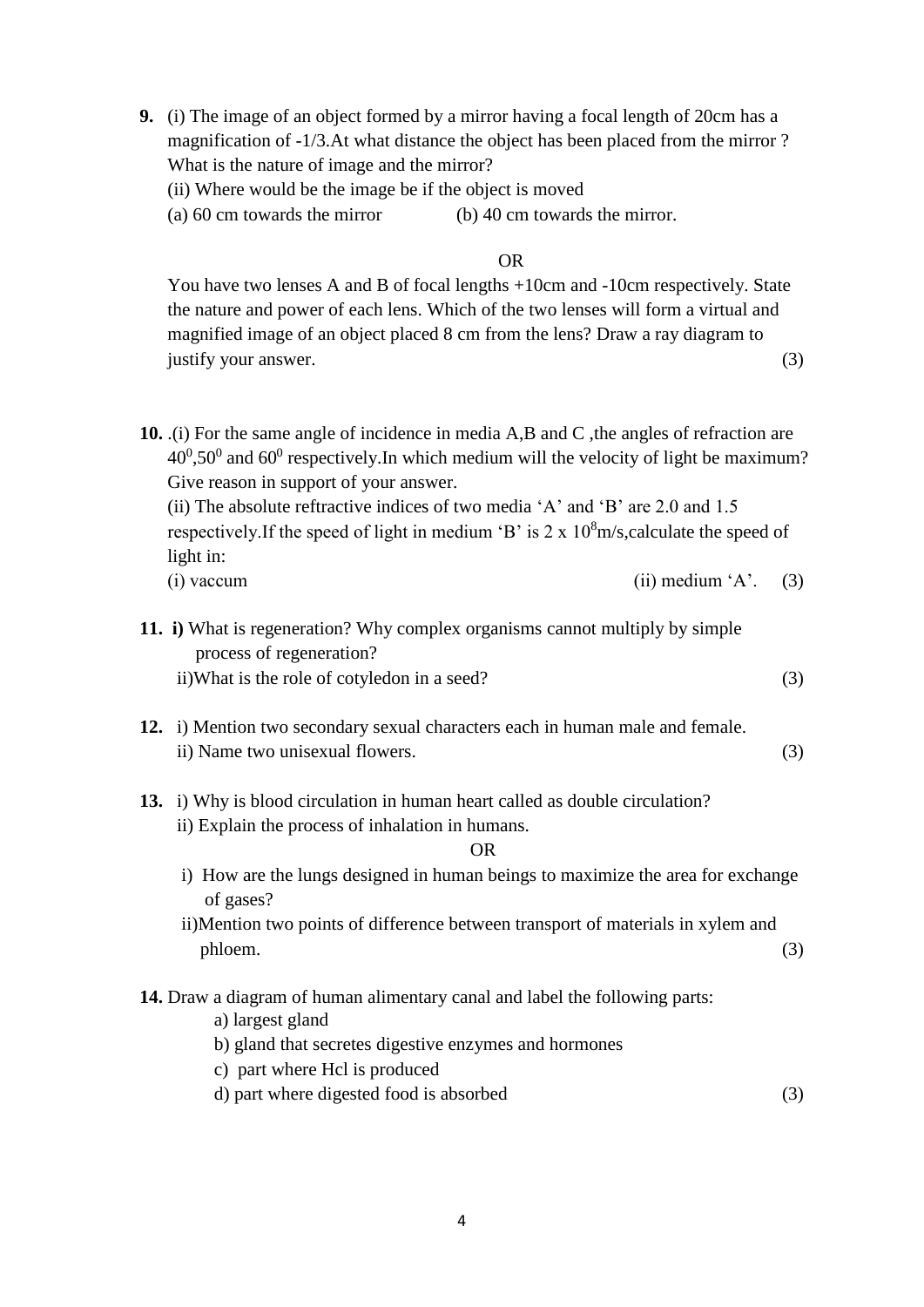## *Section C*

- **15.** a) A dry pallete of common base 'X' when kept in open air absorbs moisture and turn sticky. The compound is also a by-product of chlor-alkali process. Identify 'X'. What type of reaction occurs when 'X' is treated with strong acid? Write balanced chemical equation for such reaction.
	- b) Can we store the base 'X' in an aluminium container? Give reason in support of your answer.

## OR

- a) Give reasons for the following:
	- i) Rain water conducts electricity but distilled water does not.
	- ii) We feel burning sensation in the stomach when we overeat.
	- iii) A tarnished copper vessel regains its shine when rubbed with lemon.
- b) Translate the following statements into chemical equations and then balance the equations.
	- i) Phosphorous burns in oxygen to give phosphorous pentoxide.
	- ii) Aluminium metal replaces iron from ferric oxide, giving aluminium oxide and iron. (5)

**16.** i) How is endocrine system able to maintain hormonal concentration in the body?

ii) List in tabular form three distinguishing features between cerebrum and cerebellum.

**OR** STREET IN THE STREET IS NOT THE STREET IN THE STREET IS NOT THE STREET IN THE STREET IS NOT THE STREET IN THE STREET IS NOT THE STREET IN THE STREET IS NOT THE STREET IN THE STREET IS NOT THE STREET IN THE STREET IS N

- i) What is reflex action? Explain with the help of an example.
- ii) How does our body respond when adrenaline is secreted into the blood?
- iii) Give an example of a plant hormone that promotes growth. (5)

**17.** (a) Study the given diagram and answer the questions that follow:



- i) Which the defect of vision is represented in this case? Give reason for your answer.
- ii) What could be the two causes of this defect?
- (iii) With the help of a diagram show how this defect can be corrected by the use of a suitable lens.
	- (b) How are we able to see nearby as well as distant objects. (5)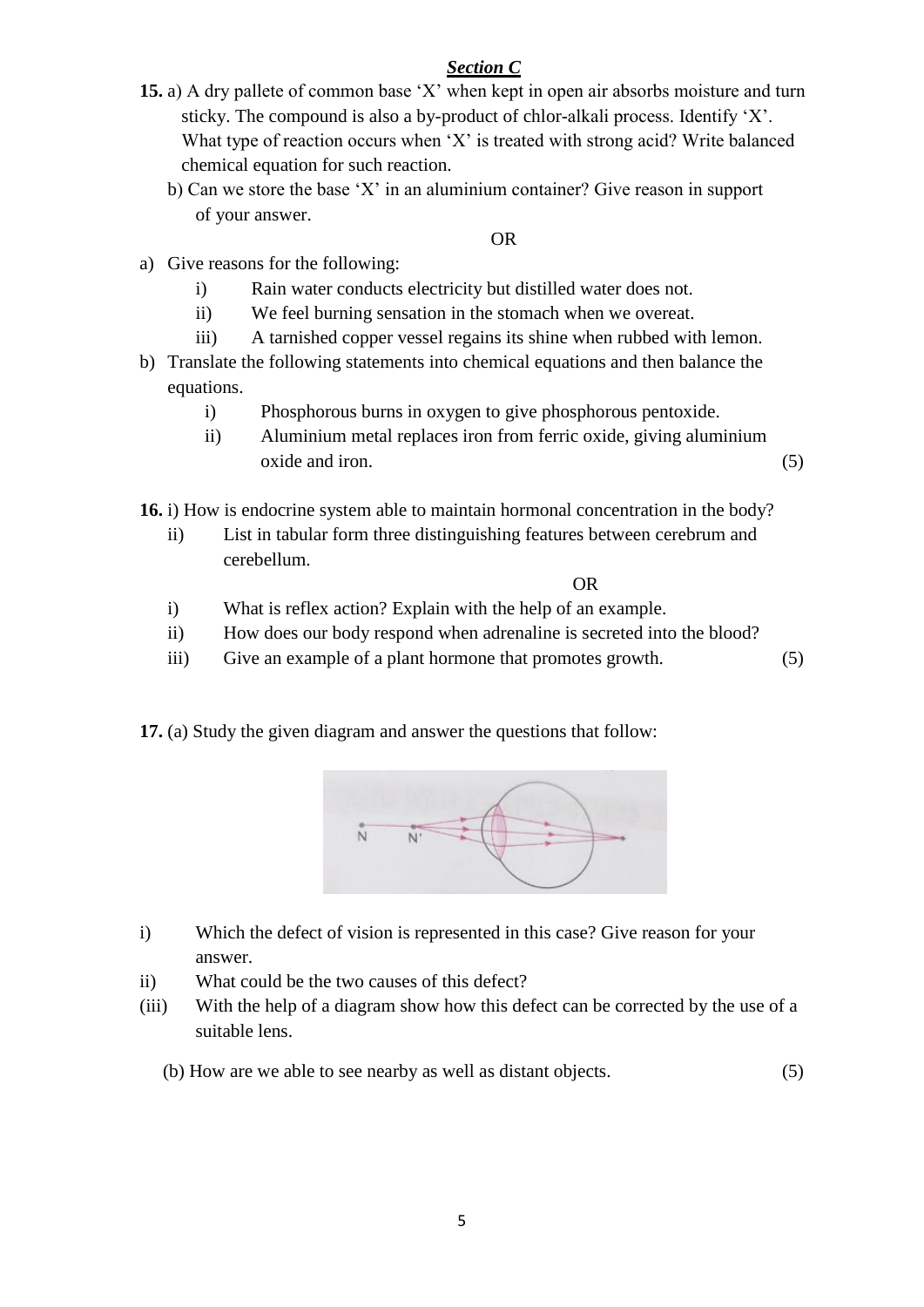**18.** (i) The figure below shows three cylindrical copper conductors along with their face areas and lengths. Compare the resistance and the resistivity of the three conductors. Justify your answer



- (ii) What are the advantages of connecting electrical devices in parallel with the battery instead of connecting them in series? **OR** STREET AND THE STREET ASSESSMENT AND THE STREET ASSESSMENT AND THE STREET ASSESSMENT AND THE STREET ASSESSMENT ASSESSMENT AND THE STREET ASSESSMENT ASSESSMENT AND THE STREET ASSESSMENT ASSESSMENT ASSESSMENT ASSESSMENT
	- (i) A 6 V,12 W lamp is connected in series with a resistor R and a source of voltage 12V.
		- a) What is the purpose of the resistor R?
		- b) Calculate the value of the resistor R, for the proper working of the lamp.
		- c) (c)What is the current flowing through the circuit?
	- (ii) Two coils of resistances 3  $\Omega$  and 6  $\Omega$  are connected in series across a battery of p.d. 12 V. Draw the circuit diagram. Find:
		- a) the electrical energy consumed in 1 minute in each resistance, and
		- b) the total electrical energy consumed by the battery in 1 minute. (5)

## *Section D*

- **19.** The pH values of four solutions A, B, C, D as determined by a student are 4, 7, 12 and 8 respectively. Arrange the four solutions in the decreasing order of their hydrogen ion concentration. a) C, B, D, A b) C, D, B, A (1)
- **20.** When a few drops of phenolphthalein are added to a dilute solution of sodium hydroxide, a pink colour is produced. What will be the colour of the final mixture when excess of HCl is added to it?  $(1)$
- **21.** A Child has drawn the electric circuit to study Ohm's law as shown in Figure.



Is the circuit correct? If not then draw the correct circuit diagram. (1)

**22.** Role of stomata in plants is

| a) Gas exchange                       | b) Protection |     |
|---------------------------------------|---------------|-----|
| c) Photosynthesis d) Both (a) and (c) |               | (1) |